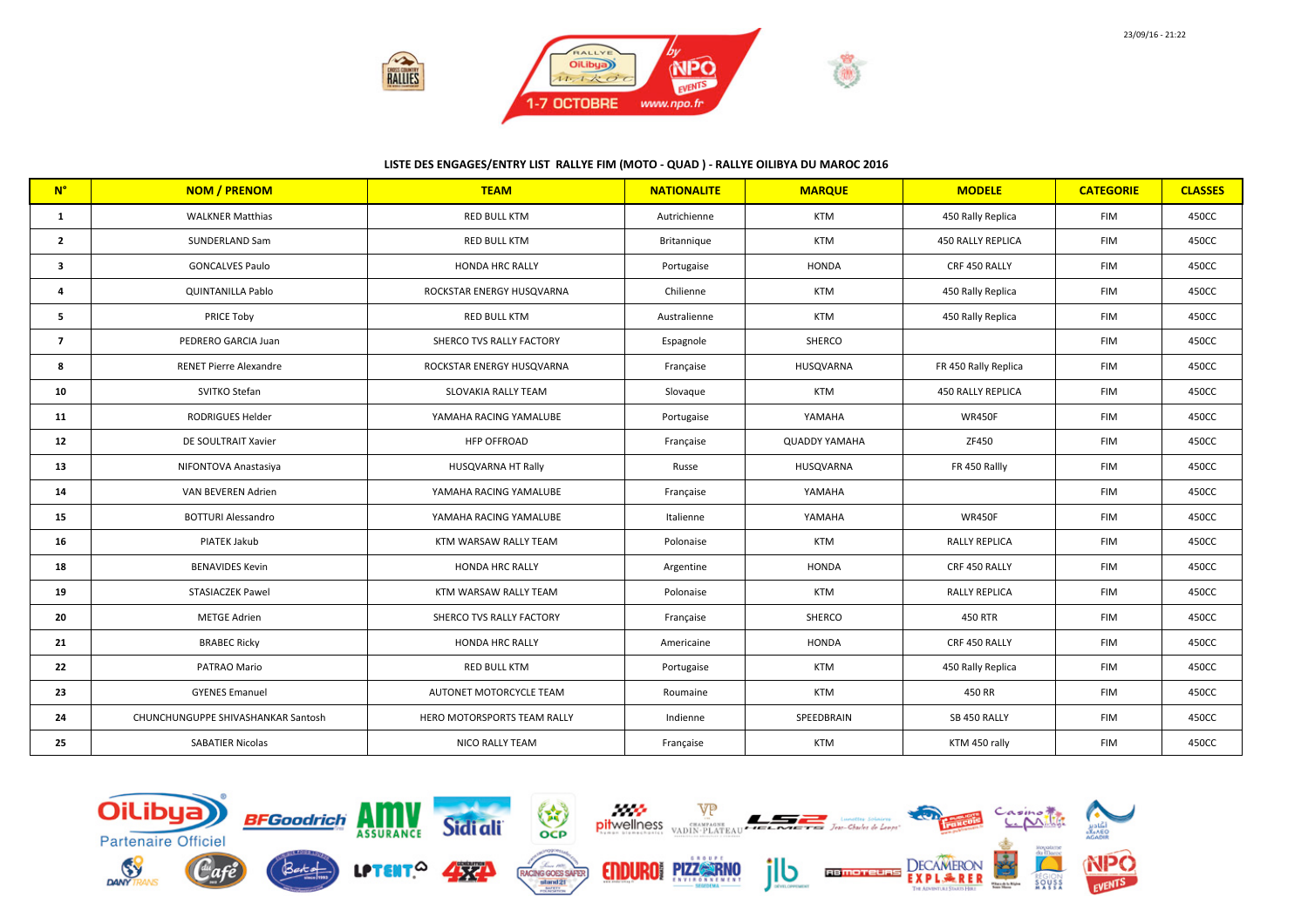

## LISTE DES ENGAGES/ENTRY LIST RALLYE FIM (MOTO - QUAD ) - RALLYE OILIBYA DU MAROC 2016

| $N^{\circ}$ | <b>NOM / PRENOM</b>             | <b>TEAM</b>                   | <b>NATIONALITE</b> | <b>MARQUE</b> | <b>MODELE</b>            | <b>CATEGORIE</b> | <b>CLASSES</b> |
|-------------|---------------------------------|-------------------------------|--------------------|---------------|--------------------------|------------------|----------------|
| 27          | ARREDONDO Francisco             | KTM WARSAW RALLY TEAM         | Guatémaltèque      | <b>KTM</b>    | <b>RALLY REPLICA</b>     | <b>FIM</b>       | 450CC          |
| 29          | <b>MANCA Luca</b>               | PEDREGA                       | Italienne          |               |                          | <b>FIM</b>       |                |
| 31          | RODRIGUES Joaquim               | HERO MOTORSPORTS TEAM RALLY   | Portugaise         | SPEEDBRAIN    | SB 450 RALLY             | <b>FIM</b>       | 450CC          |
| 32          | VAN DEN BRINK Martin            | MAMMOET RIWALD RALLY SPORT    | Hollandaise        | <b>KTM</b>    | KTM 450 rally            | <b>FIM</b>       | 450CC          |
| 34          | <b>FAGGOTTER Rodney</b>         | YAMAHA RACING YAMALUBE        | Australienne       | YAMAHA        | <b>WR450F</b>            | <b>FIM</b>       | 450CC          |
| 35          | PRABHAKAR Aravind               | SHERCO TVS RALLY FACTORY      | Indienne           | <b>SHERCO</b> | 450 RTR                  | <b>FIM</b>       | 450CC          |
| 36          | <b>TER BEEK Ronald</b>          | <b>VELDEN OFF ROAD RACING</b> | Autrichienne       | <b>KTM</b>    | 450 EXC                  | <b>FIM</b>       | 450CC          |
| 37          | <b>TERBLANCHE DAVID</b>         | VELDEN OFF ROAD RACING        | Sud Africaine      |               |                          | <b>FIM</b>       |                |
| 38          | <b>VANDERWEYEN GILLES</b>       | <b>NOMADE RACING</b>          | Belge              |               |                          | <b>FIM</b>       |                |
| 40          | <b>BENKO Martin</b>             | <b>SLOVAKIA RALLY TEAM</b>    | Slovaque           | <b>KTM</b>    | 450 RALLY REPLICA        | <b>FIM</b>       | 450CC          |
| 41          | <b>BRABECK-LETMATHE Nicolas</b> | <b>TEAM CASTEU</b>            | Autrichienne       | <b>KTM</b>    |                          | <b>FIM</b>       | 450CC          |
| 42          | <b>MORAT Grégory</b>            | <b>NOMADE RACING</b>          | Française          | <b>KTM</b>    | 450 Rally                | <b>FIM</b>       | 450CC          |
| 43          | <b>IMBERT Anthony</b>           | MAROC                         | Française          | <b>KTM</b>    | 450 RALLY                | <b>FIM</b>       | 450CC          |
| 44          | <b>IVANIUTIN Aleksandr</b>      | HT RALLY RAID                 | Russe              | HUSQVARNA     | FR 450 Rally             | <b>FIM</b>       | 450CC          |
| 46          | RAMIREZ Ivan                    | KTM WARSAW RALLY TEAM         | Americaine         | <b>KTM</b>    | <b>RALLY REPLICA</b>     | <b>FIM</b>       | 450CC          |
| 48          | <b>SCHEURER Bruno</b>           | <b>NOMADE RACING</b>          | Française          | <b>KTM</b>    | <b>450 RALLY REPLICA</b> | <b>FIM</b>       | 450CC          |
| 49          | SEMINARA Carlo                  | PEDREGA                       | Italienne          | <b>KTM</b>    | 450 Rally                | <b>FIM</b>       | 450CC          |
| 50          | KLYMCIW Ondrej                  | VELDEN OFF ROAD RACING        | Tchèque            | HUSQVARNA     | FR 450                   | <b>FIM</b>       | 450CC          |
| 51          | <b>BUTUZA Marcel</b>            | <b>VECTRA RACING TEAM</b>     | Roumaine           | <b>KTM</b>    | <b>450 RALLY REPLICA</b> | <b>FIM</b>       | 450CC          |
| 52          | SANCHEZ Julien                  | <b>NECOTRANS</b>              | Française          | YAMAHA        | 450 YZF                  | <b>FIM</b>       | 450CC          |
| 53          | <b>CHATELIER Thibault</b>       | <b>CHATELIER TEAM</b>         | Française          | <b>HONDA</b>  | <b>CRF 450 X</b>         | <b>FIM</b>       | 450CC          |